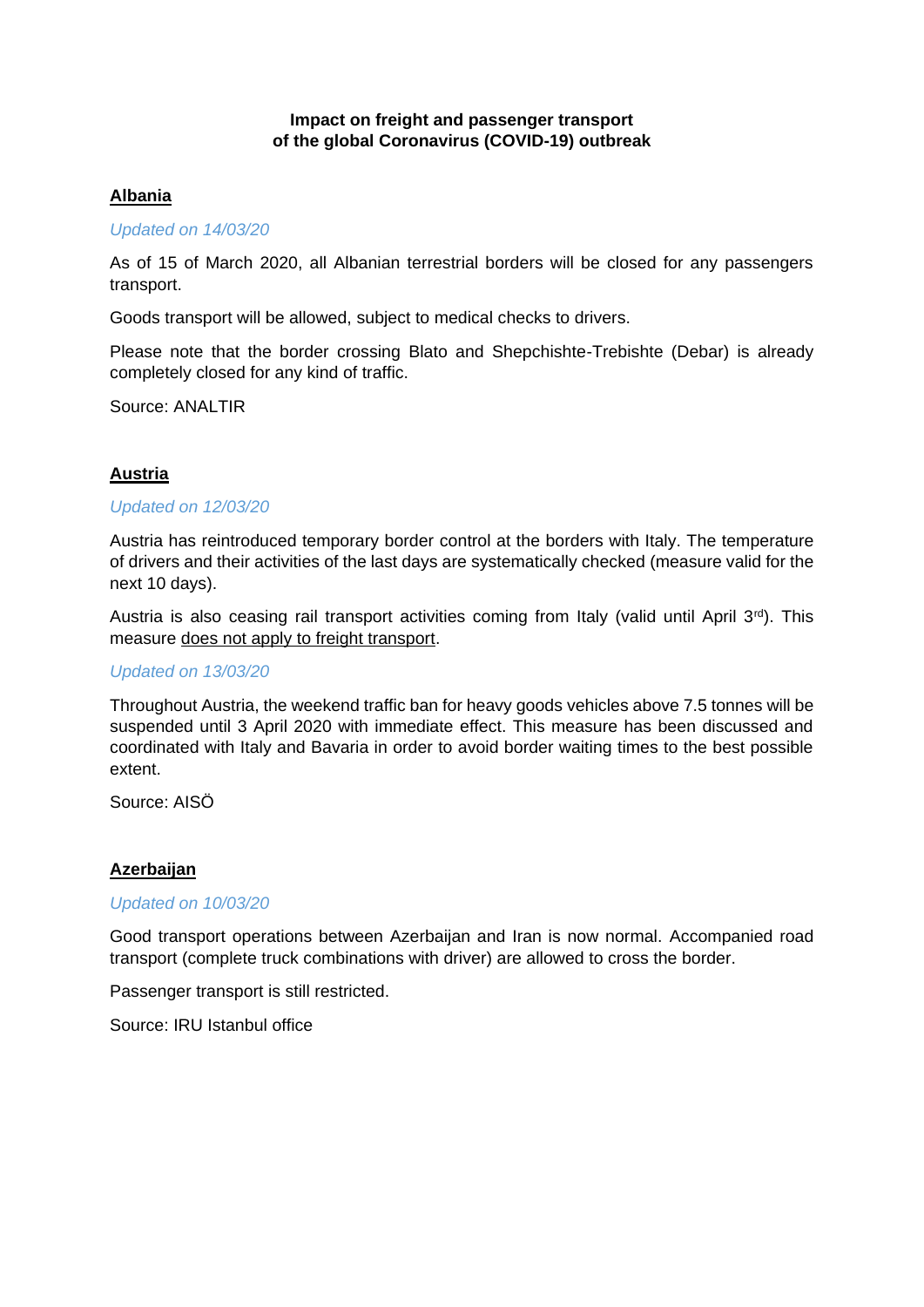# **Belarus**

#### *Updated on 13/03/20*

All foreign and Belarusian citizens entering the territory of the Republic of Belarus through border crossing points are subject to a continuous primary sanitary and epidemiological control.

People arriving from countries with unfavourable epidemical situation (currently it is from China, Iran, Italy, South Korea, Singapore, Thailand and Japan) must be tested (the test result is available in 12 hours). In case of symptoms of a respiratory illness (fever over  $37.1 \text{ }^{\circ}$  C, coughing and others), people arriving from these countries are isolated and hospitalized.

There are currently no restrictions on the movement of vehicles, goods and passengers across the borders of the Republic of Belarus (except for the sanitary checks and the filling on an arrival form).

Hotline telephone number of the Republican Center for Hygiene of Epidemiology and Public Health: +375 (29) 156-85-65 (working days from 8:30 to 13:00 and from 13:30 to 18:00.

Source: BAMAP (from the Ministry of Health and the State Border Committee of Belarus)

# **Belgium**

#### *Updated on 15/03/20*

The Belgian government took additional measures on March  $12<sup>th</sup>$  introducing social distancing measures to prevent the spread of the Coronavirus (COVID-19). Measures are valid until April 3<sup>rd.</sup> The objective is to limit public gathering. As far as public transport is concern, services function normally, but it is asked to limit journeys.

These measures have no consequences for international freight transport and drivers.

Minister of transport announced a temporary and complete tolerance concerning the enforcement of driving and resting times for drivers involved in the transportation of food, medication and other life essential goods to shops and pharmacies. This measure has been taken on the basis of article 14.2 of the EU Regulation 561/2006 and applies from 14/03/2020 at 00:01 for a period of 5 days until 18⁄03⁄202 at 23:59. More detailed information is available [here.](https://www.iru.org/apps/cms-filesystem-action?file=/flashinfo/Temporary%20lift%20of%20driving%20restrictions%20in%20Belgium%2015.03.20.pdf)

Source: FEBETRA

# **Bulgaria**

#### *Updated on 13/03/20*

The Bulgarian authorities have introduced a "State of emergency" in the country on March 13th. The preventive measures to limit the spread of the Coronavirus (COVD-19) do not include any restriction of international road transport of passengers and goods yet.

Source: AEBTRI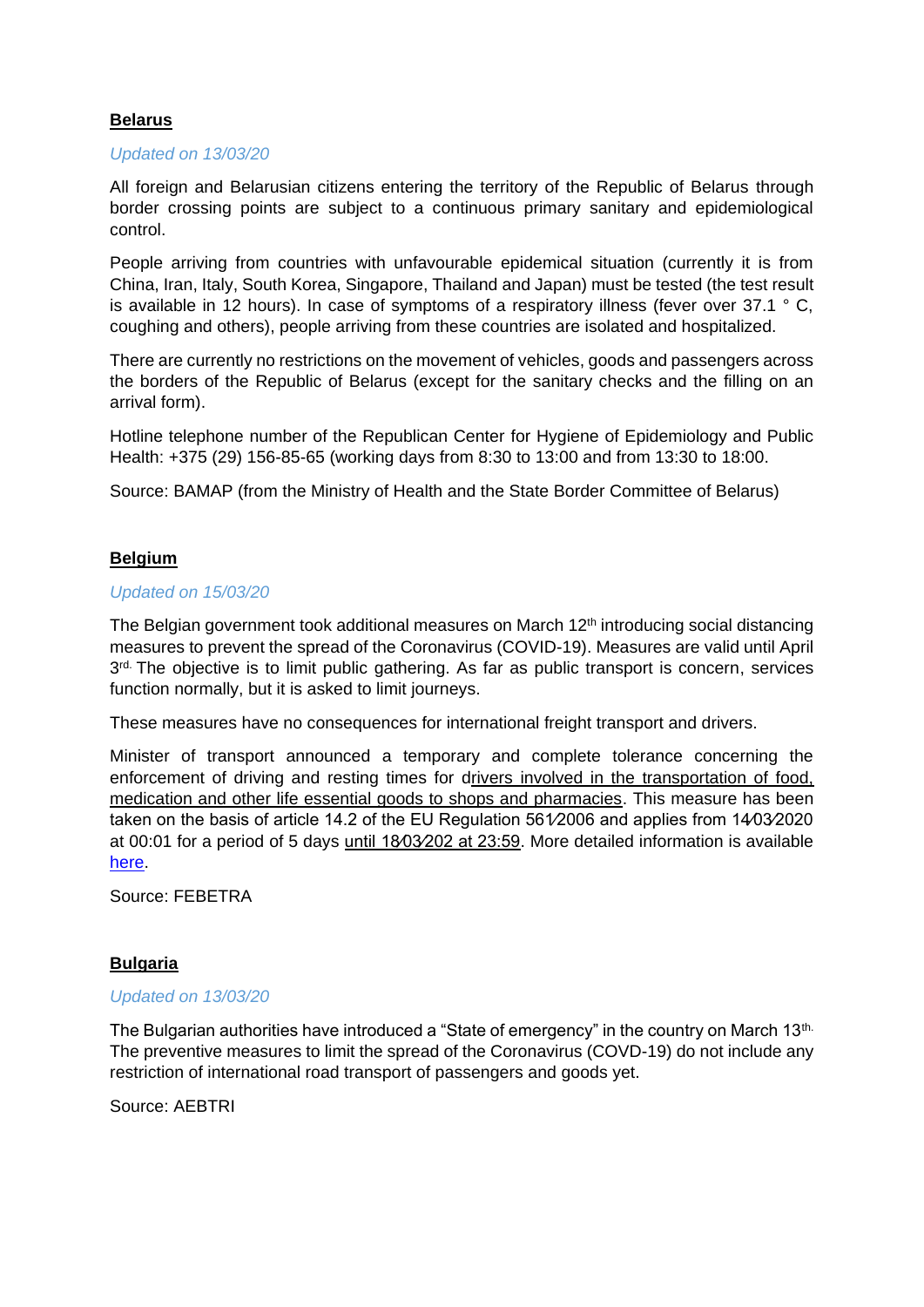# **China (People's Republic of)**

#### *Updated on 10/03/20*

The epidemics situation is stabilising in China, but the Government is maintaining stringent measures to avoid abrupt rebound.

Overview of the situation at land borders:

- All borders from China side remain open, but Kirgiz and Tajik borders remain closed from on their side,
- At borders with Kazakhstan, the situation is evolving in Alashankou BCP with transport operations taking place. The auxiliary services in the others 4 borders are not yet fully operational, and the transport operations are still very limited.
- Freight operations at borders between China and Russia and between China and Mongolia are possible.
- In Kazakhstan and Russia, drivers are put in quarantined if returning from China.

Source: China Customs, TASS information agency, IRU Beijing Office

# **Croatia**

#### *Updated on 14/03/20*

The Republic of Croatia has taken new measures on March  $13<sup>th</sup>$  to limit the spread of the Coronavirus (COVID-19) in the country. Foreign nationals coming for countries identified as particularly at risk will be put in a compulsory 14-day quarantine or will be required to get into a 14-day self-imposed isolation.

Special restrictions apply for transport operations: all foreign drivers coming from Italy, China, South Korea, Hong Kong, Japan, Singapore, Malaysia, Bahrein, Iran, Germany, France, Switzerland, Spain, Austria, UK, the Netherlands, Sweden and the Bela Krajina region (Slovenia), except for drivers in transit, will be put in a compulsory 14-day quarantine in Croatia.

Foreign drivers are warned at borders that they can turn back to avoid the quarantine. Long waiting times are currently observed at borders. There are partial Serbia-Croatia border closures (see Serbia).

Sources: National Minister of Foreign Affairs and Association of Croatian Road Carriers

# **Czech Republic**

#### *Updated on 13/03/20*

The Government has announced a "state of emergency" with a set of bans and limitations, including (as of 14/03 0:00h):

- Foreigners coming from high risk countries (unless permanent residents) are temporarily banned to enter in the national territory. High risk countries are: Italy, France, Spain, Germany, Switzerland, Norway, Denmark, the Netherlands, Sweden, UK, Belgium, Austria, China and South Korea,
- Prohibition for Czech citizens and foreign permanent residents to travel to high risk countries,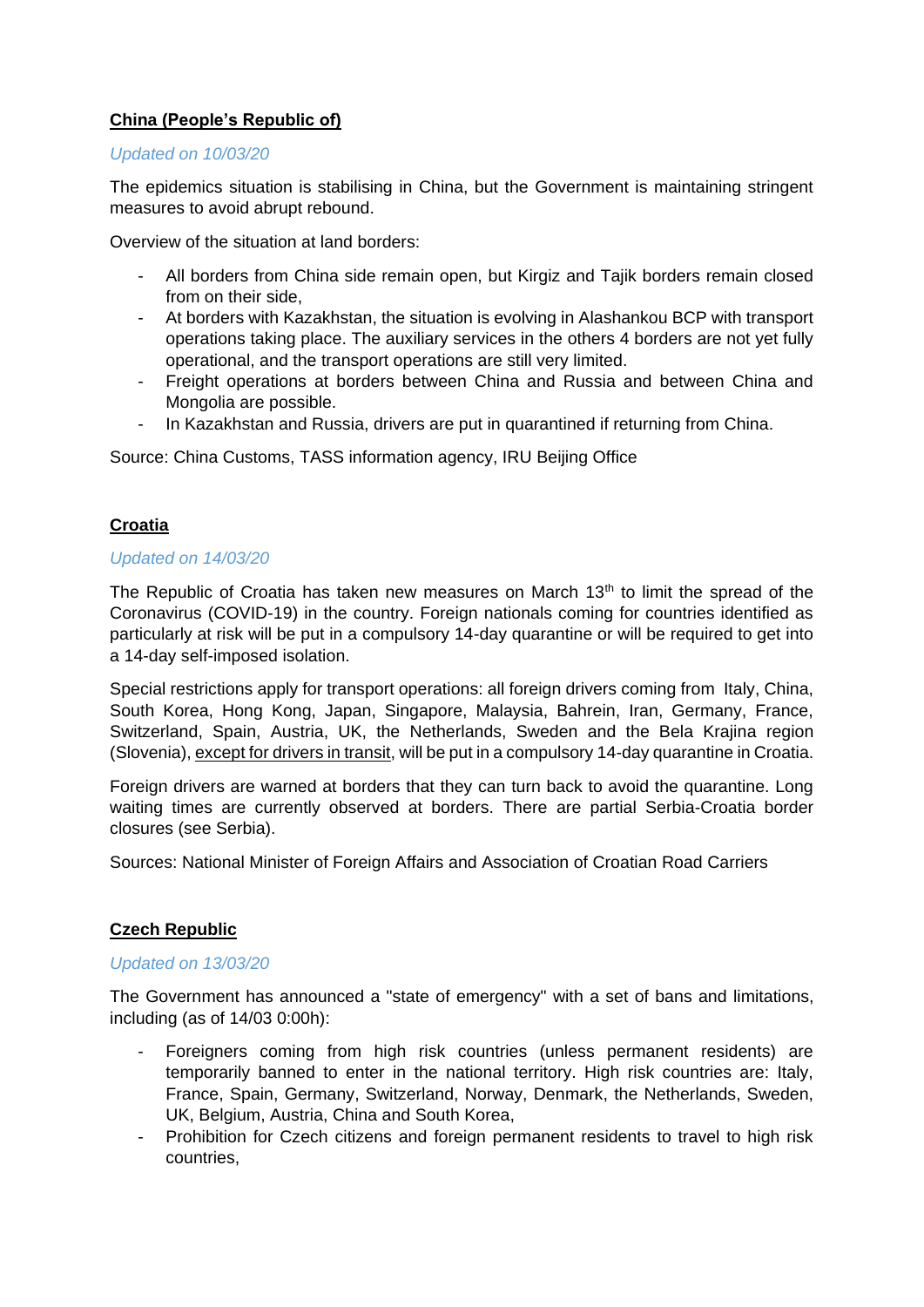- The international transport of passengers by bus is stopped from March  $14<sup>th</sup> 00:00$  a.m (exemption for foreigners being transported out of the Czech Republic and Czech citizens being brought home, or empty buses. This temporary exemption will stop come to end on 16<sup>th</sup> March (0:00) when the general prohibition to travel to and from the Czech Republic will start to apply),
- International freight transport is exempt of the restriction. However, only major border crossings with Austria (Dolní Dvořiště, České Velenice, Hatě Mikulov) and Germany (Strážný, Pomezí n.O., Rozvadov, Folmava, Žel. Ruda, Krásný Les, H.Sv. Šebestiána) will remain open.

Note that the Ministry of Transport, Czech Republic, has granted a general exemption from the driving restrictions on motorways and class I roads in the Czech Republic for trucks and combination vehicles with an MPW of over 7.5 tons and trucks and special vehicles with trailers, if an MPW of the motor vehicle exceeds 3.5 tons.

The exemption is valid from 15:00 on 13 March 2020 for the time the state of emergency is in force, but not longer than one year.

Source: CESMAD BOHEMIA

# **Denmark**

#### *Updated on 14/03/20*

The Danish government has indicated on Friday 13<sup>th</sup> (evening) that the Danish borders will be closed for entry into Denmark unless a reasonable purpose can be demonstrated (note that tourism is not deemed legitimate). The new measure will be enforced from 14/3 at 12.00 and is in force up to and including April 13<sup>th</sup>.

Transport of goods will still be possible. All channels of freight transport by road, sea, rail and rail will be kept open without any other control than the normal customs/passport controls on random basis. However, international freight transport (including transit) by road should be operated through the following border crossing points: Frøslev, Sæd or Kruså. Please note that Kruså border crossing point is not accessible for vehicles above 3.5 tonnes. It is recommended for trucks to use Frøslev (E45) border crossing point. Border crossing at Padborg, as well as other smaller border crossing are closed. Freight operations can also be operated through the "blue border" (Øresundbridge and ferries).

The Government is also taking additional measures to ease freight transport. These measures include the introduction of temporary exemptions on driving and restring times rules to ensure delivery of food and grocery supplies.

Sources: ITD and DTL

# **France**

# *Updated on 15/03/20*

The French government took additional measures on March 14th ("stage 3") to limit the effects of the Coronavirus (CVID-19) epidemic. Strict measures are limiting activities and public gatherings as much as possible (including the shutdown of all non-essential public spaces).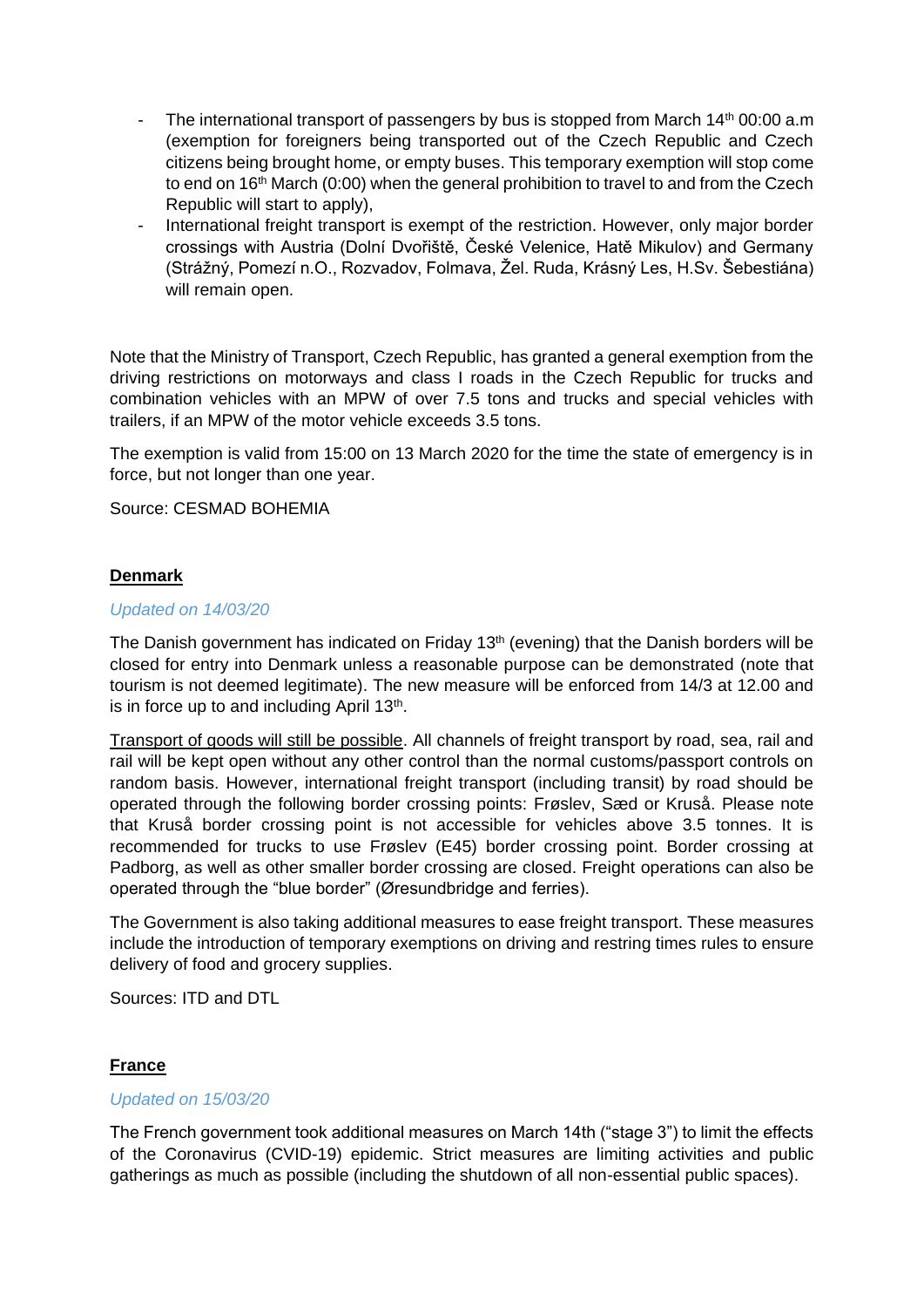Public transport will continue to run, however, it is recommended to limit journeys, especially inter-urbans. Public transport operators will gradually adapt their transport activities to align with this measure.

International freight transport is not affected by these measures.

Source: French Government

# **Germany**

#### *Updated on 16/03/20*

As of March 16<sup>th</sup>, 8:00, Germany is re-introducing temporary border controls at the borders with Austria, Switzerland, France, Luxemburg and Denmark.

Cross-border transport of goods and traffic by cross-border commuters will still be possible. However, travellers will be prohibited from entering / leaving via the above mentioned borders in the absence of a valid reason for their journey. This will also apply to persons displaying clinical symptoms. Occupational commuters are asked to carry relevant proof showing the necessity of their border-crossing. Controls will be implemented by the Federal police force.

# *Updated on 13/03/20*

The Federal Government of Germany has asked the Länder to suspend the weekend traffic bans of truck movements to ease the situation during the crisis. The States of Bavaria, North Rhine-Westphalia, Saxony and Lower Saxony have announced the suspension of the weekend traffic bans for trucks transporting hygiene and food products with a long shelf life.

Sources: BGL (from [Federal Government\)](https://www.bmi.bund.de/DE/startseite/startseite-node.html) and German Minister of Internal Affairs

# **Georgia**

#### *Updated on 13/03/20*

Georgian authorities are prohibiting people who have travelled to Iran, South Korea, China, Italy, Germany, France, Spain and Austria within the last 28 days to enter the Georgian national territory.

Source: IRU Istanbul Office

#### **Greece**

#### *Updated on 16/03/20*

The Greek government has announced on March 15th the introduction of new extraordinary measures to limit the spread of Coronavirus (COVID-19).

#### *Passenger transport*:

- Greece has decided to close its borders with Albania and North Macedonia, stop flights to and from Spain and end passenger ship service to/from Italy. Note that Greek citizens and permanent residents will still be allowed to cross from Albania and Mrth Macedonia),
- Cruise ships will no longer be allowed at Greek ports.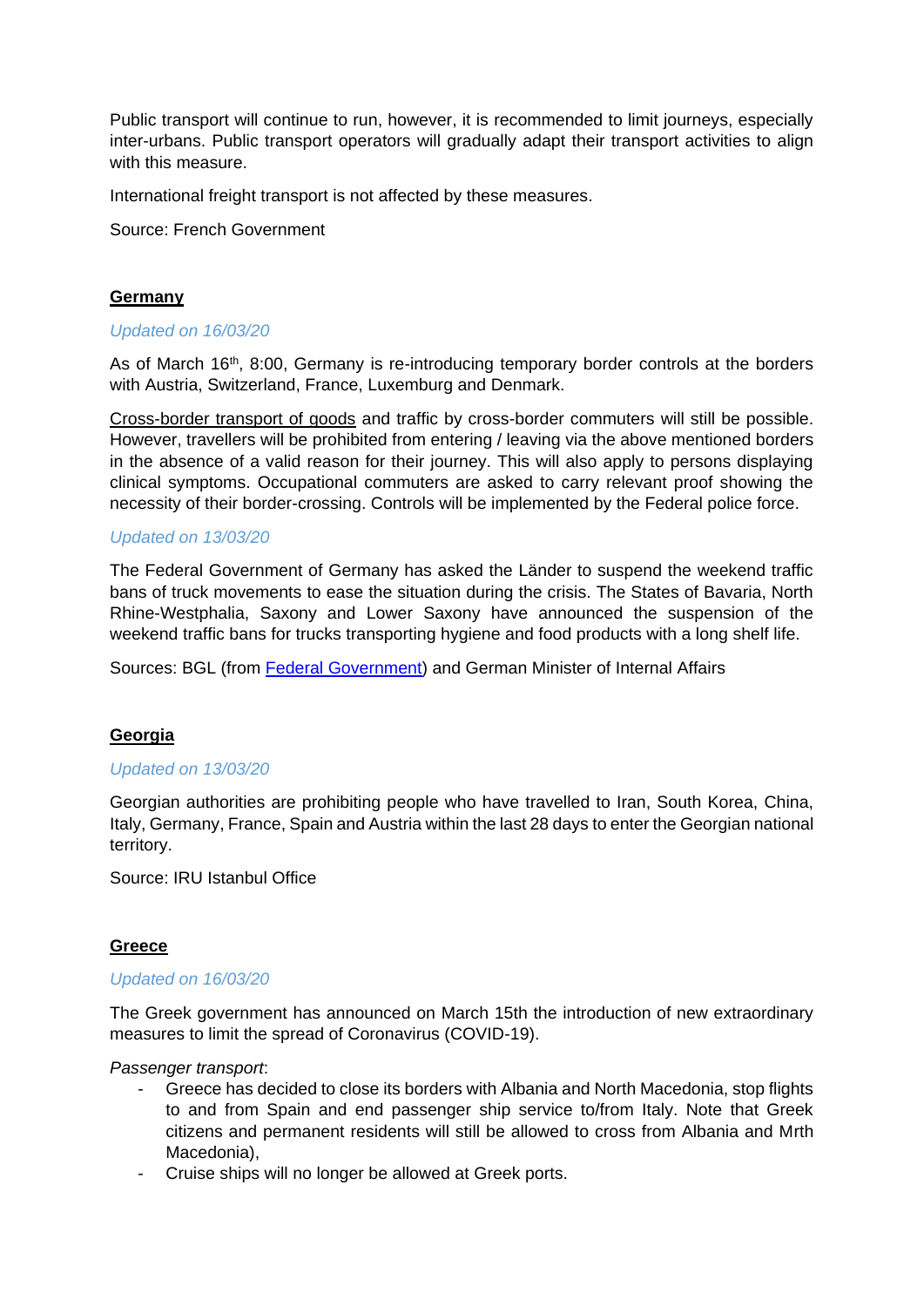*Goods transport:*

- Goods Transport is exempted from these measures,
- Ferry routes to/from Italy operate normally for the movement of goods

Source: OFAE

# **Hungary**

# *Updated on 15/03/20*

Hungary has declared a "state of emergency" on March 12<sup>th</sup>. This special legal order is having the following consequences on transport activities:

- People coming from Italy, China, South Korea and Iran cannot enter the national territory, except for Hungarian citizens (who will be ordered to self-isolate for 14 days). All air traffic, trains and coaches movements coming from these countries are temporarily stopped,
- Border control procedures are reintroduced at the Slovenian and Austrian borders (including heath checks).

In a press conference, the Minister of Prime Minister's Office said that "for the time being **transportation of goods is not affected by these measures**". However, mandatory transit routes have been fixed by the Hungarian Police on March  $13<sup>th</sup>$  (see [map\)](https://www.iru.org/apps/cms-filesystem-action?file=/flashinfo/Mandatory%20transit%20routes%2013.03.20.pdf).

Throughout Hungary, a general exemption was granted on the driving restrictions for trucks and combination of vehicles with a MPW of more than 7.5t. This exemption is valid until revoked.

Source: MKFE

# **Ireland**

# *Updated on 12/03/20*

To reduce the risk of infection the ferry company Seatruck Ferries temporarily stop shipping any HGV drivers or any other passenger in their Irish Sea vessels. Accompanied road transport (complete truck combinations with driver) is then stopped until further notice, but the company will continue to carry unaccompanied semi-trailers, containers and swap bodies.

Source: IRHA (from Seatruck Ferries)

# **Italy**

#### *Updated on 15/03/20*

In a press conference convened on March 11<sup>th</sup>, the Prime Minister Giuseppe Conte announced a new quarantine policy, including strict measures to limit activities and public gatherings as much as possible. The new measures will last for two weeks.

Public transport will continue to run. Road freight transport is not affected by the measures but health checks at borders are reported and drivers have to fill a [certificate](https://www.iru.org/apps/cms-filesystem-action?file=/flashinfo/Self-certification%20model_Italy.pdf) in some cases.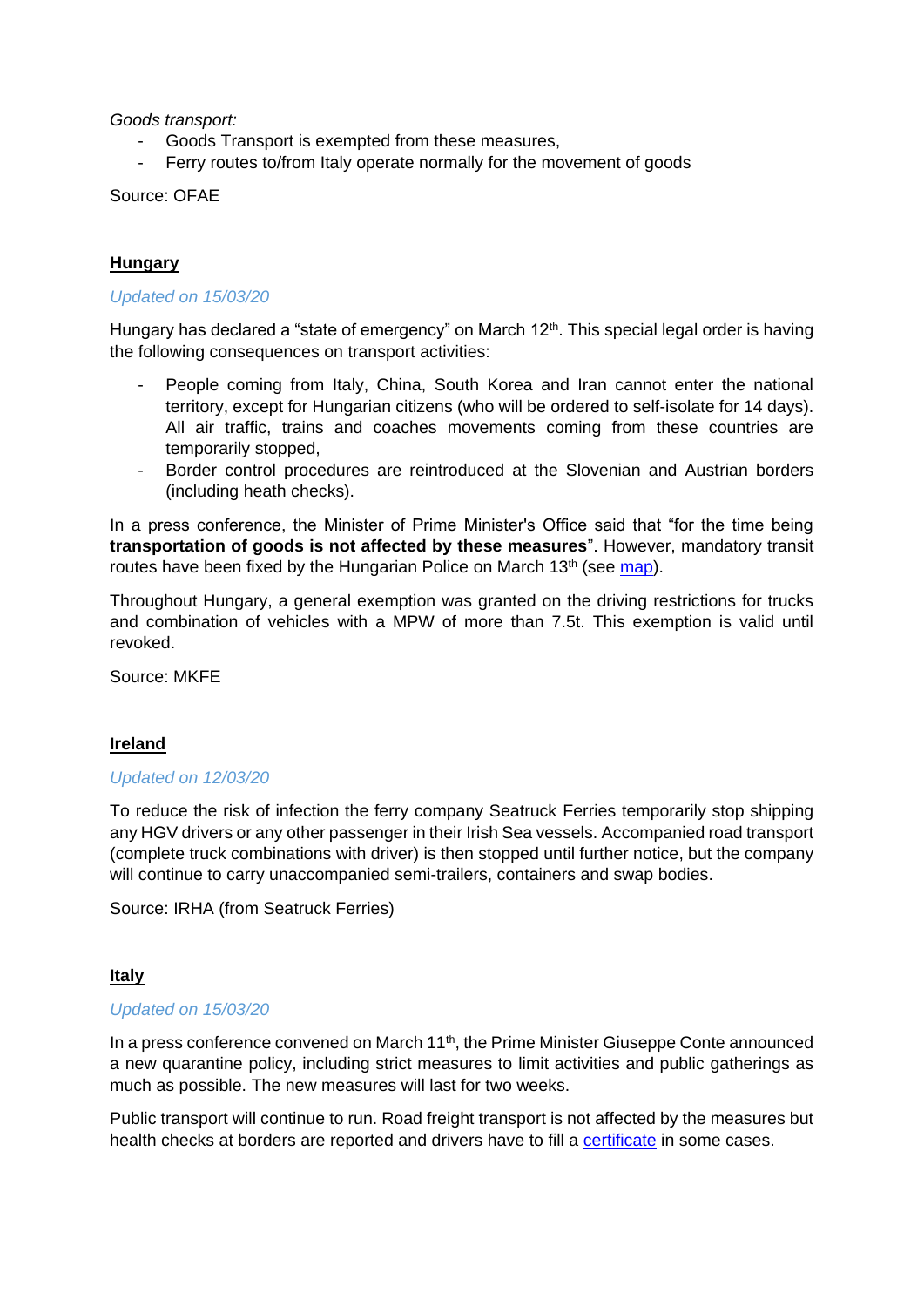The Italian Ministry of Infrastructure and Transport signed a decree suspending usual traffic bans for HGVs with a maximum total mass exceeding 7, 5 tons, on extra-urban roads, on the days of 15 and 22 March 2020. Note that for vehicles performing international transport, the suspension of traffic restrictions is to be understood until further notice. The text of the decree is available [here.](https://www.iru.org/apps/cms-filesystem-action?file=/flashinfo/Temporary%20lift%20of%20driving%20restrictions%20in%20Italy%2014.03.20.pdf)

Italy has officially requested that Austria reinstate normal border procedures for freight transport at the Brenner border, on the grounds that there are no health/sanitary needs that justify restrictions to the movement of goods. Important congestion at the border is being reported.

Sources: Italian Ministry of Foreign Affairs and FIAP

#### **Jordan**

#### *Updated on 15/03/20*

The Kingdom of Jordan has taken measures to limit the spread of the Coronavirus (COVID-19). Between the set of measures, it has been announced that:

- airlines are closing frights from and to Jordan as of March 17<sup>th</sup>,
- land borders with the West Bank, Syria, Iraq, and Saudi Arabia are closed for passengers transport. Goods are allowed to pass.

Source: RACJ

# **Latvia**

#### *Updated on 16/03/20*

The Cabinet of Ministers published a decision stating that, with effect from March 17th, no passenger transport will be allowed through airports, ports, by bus and by rail (excluding carriage of passengers by official aircraft and military transport). The Ministry of Transport can make exceptions for some international passenger services based on a case-by-case basis.

No restrictions apply to the carriage of goods.

Source: LATVIJAS AUTO

# **Lithuania**

#### *Updated on 16/03/20*

Coming into effect on March  $16<sup>th</sup>$ , 00:00, the Lithuania government has announced a two-week nationwide quarantine (third level of the national plan).

Lithuania reintroduced control of its borders with Poland and Latvia on March 14th. Foreign nationals will not be allowed to enter the country by any means of transport, unless they work and permanently live in Lithuania (a temporary corridor will be left for Latvian and Estonian citizens to reach their countries).

Good transport is still allowed. However, foreigners are banned to arrive in the country, unless they are ensuring necessary deliveries of goods to Lithuania. The number of border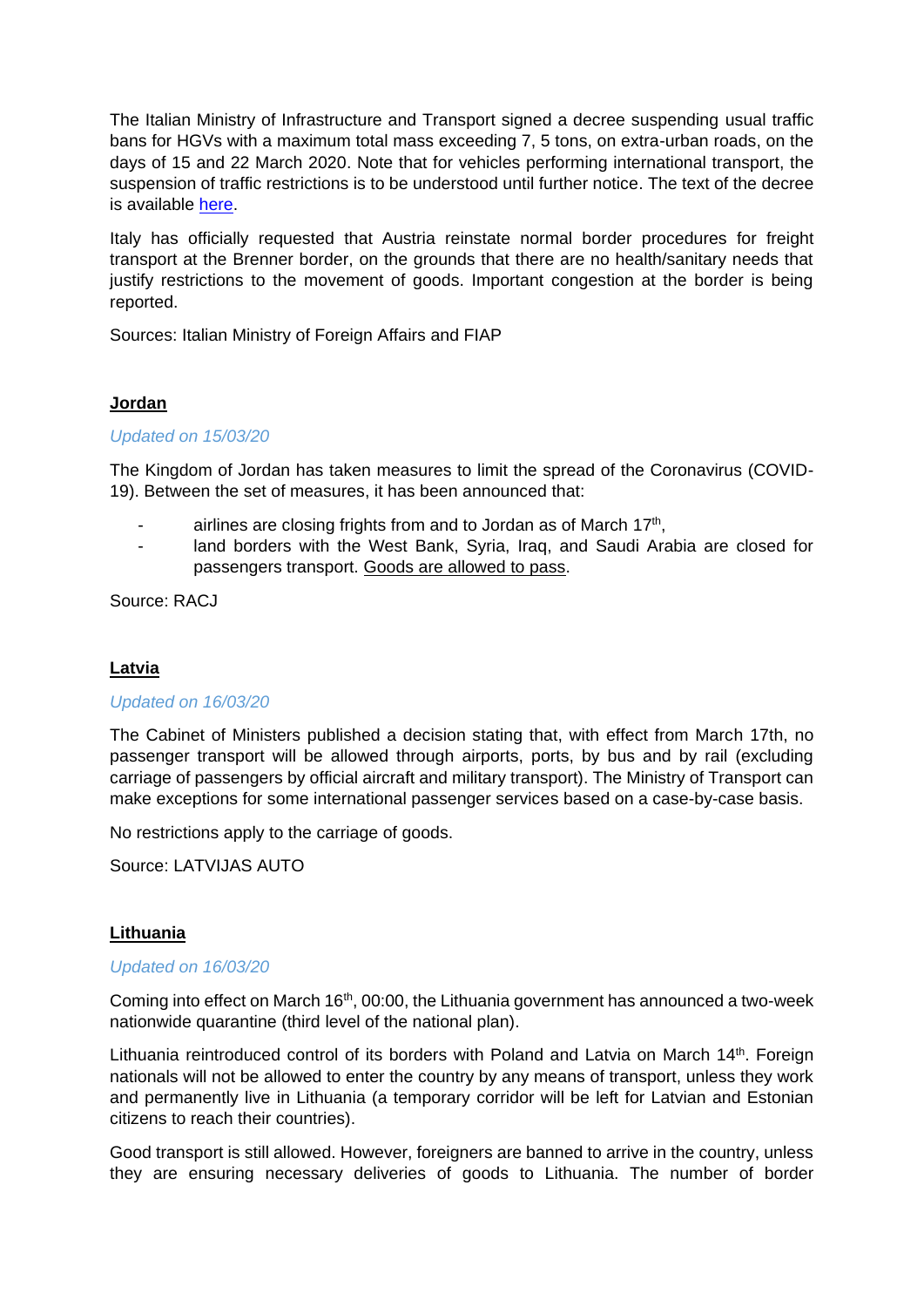checkpoints to enter Lithuania is reduced to the ones in the following list: Kalvarija-Budzisko, Saločiai-Grenstalė, Butinge-Rucava, Sandy-Medume, Medininkai-Kamenyi Logo, Raigardas-Privalka, Kybartai-Chernševskoye, Panemunė-Sovetsko, Vilnius, Kaunas, Kaunas, airports and Klaipeda seaport.

The number of local passengers on intercity buses and trains is restricted to maintain the necessary distances between passengers.

Source: LINAVA

# **North-Macedonia**

#### *Updated on 15/03/20*

The Customs Authority of the Republic of North Macedonia published on March 14<sup>th</sup> an update on border crossings status:

- Foreign nationals coming from high and medium risk countries (according to the World Health Organisation list) are prohibited from entering the Republic of North Macedonia. There is no restriction for freight transport,
- However, all border crossing points in the Republic of North Macedonia are closed for passengers and vehicles, except the Bogorodica (border with Greece), Kafasan (border with Albania), Tabanovce (border with Serbia), Deve Bair (border with Bulgaria) and Blace (border with Kosovo).

In addition, St. Apostle Paul Airport in Ohrid is closed and all flights from Istanbul to Skopje with Pegasus Airlines have been cancelled between 22.03.2020 and 02.04.2020.

Source: AMERIT

# **Norway**

# *Updated on 15/03/20*

Everyone entering Norway by ferry, air, bus or private car, from countries other than Sweden and Finland, will be put in a compulsory 14-day quarantine (even if they are not experiencing any symptom of COVID-19). Tourists not willing to comply with this measure will have to return immediately.

International road freight is exempted. However, the exception does not apply to drivers and personnel employed by Norwegian companies, who have stayed in countries outside the Nordic countries for a period before returning to Norway (many companies work with foreign drivers working on turns).

The Norwegian Public Roads Administration is also granting, from March 13<sup>th</sup> and for 30 days, temporary exemptions on driving and resting time rules for freight operations involved in the transportation of food, medication and other life essential goods to shops and pharmacies. Measures lifted are the ones in articles 6 and 8 of the **EU Regulation No. 561/2006**, but not the ones in article 7.

Source: NLF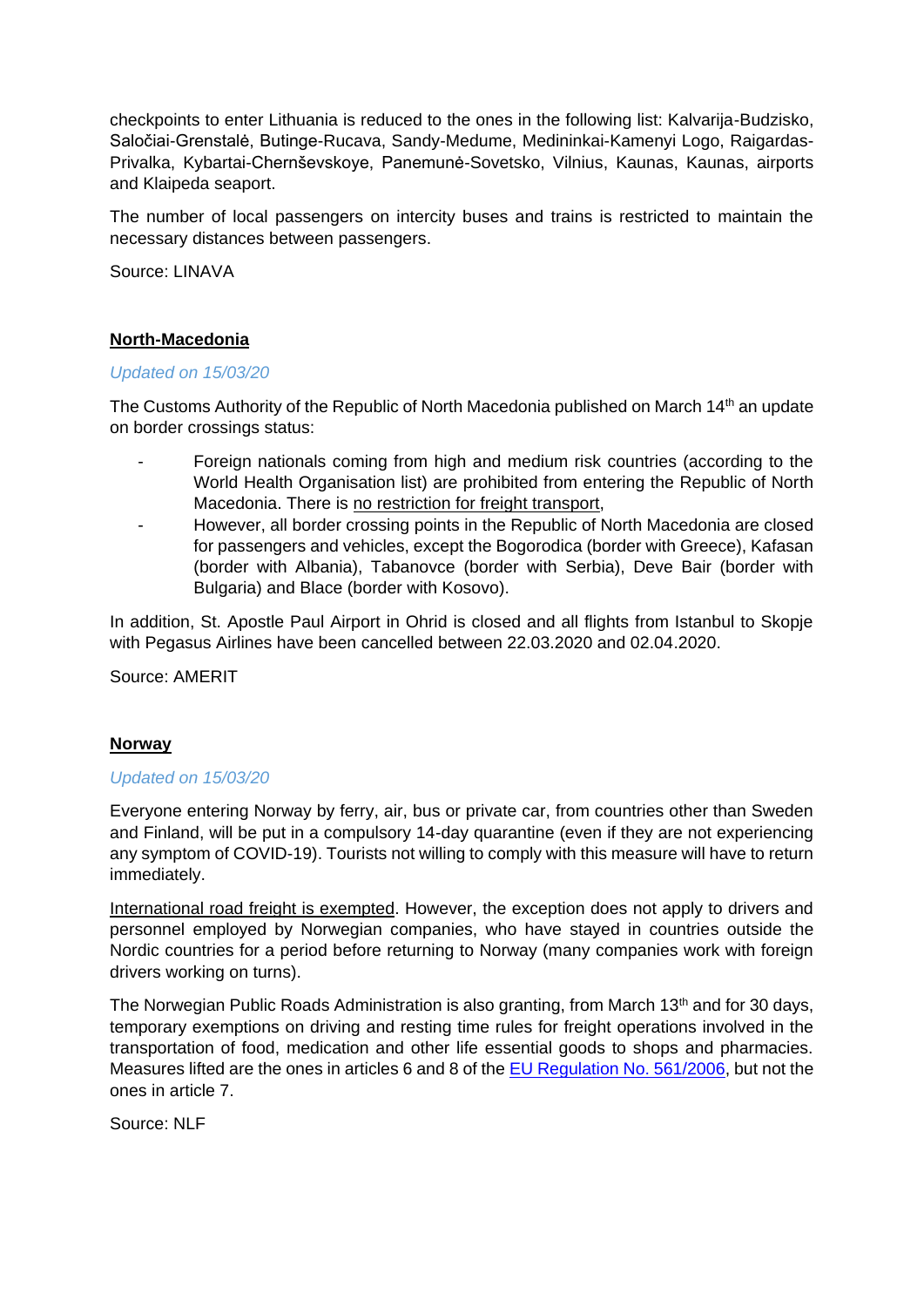# **Pakistan**

# *Updated on 15/03/20*

On 13th March 2020, the Ministry of Interior of Pakistan announced the complete sealing of the western border of the country with Afghanistan and Iran in order to prevent the spread of Coronavirus (COVID-19). This measure is taken for an initial period of 14 days with effect from 16th March 2020.

Source: PNC-ICC

# **Poland**

#### *Updated on 14/03/20*

On March 13<sup>th</sup>, the Prime Minister of Poland announced a "state of emergency". In addition to measures to limit public gatherings, the government announced that border control are temporarily restored from March 15<sup>th</sup> (00:00) for 10 days (renewable). During this period:

- Foreigners are not allowed to enter the Polish national territory. All air traffic and trains movements coming from abroad are temporarily stopped,
- Polish citizens and foreigners working in Poland that are returning from abroad must undergo a two-week quarantine,
- International road freight transport is not included in these restrictions. Borders remain open to the flow of goods and truck drivers operating international road freight will not have to comply with the two-week quarantine period. The Polish administration has published the list of the border crossing points open during the emergency state as some borders will remain closed (list [here\)](https://www.iru.org/apps/cms-filesystem-action?file=/flashinfo/Border%20crossings%20open%20in%20Poland%2014.03.20.pdf).
- National bus, air and rail transport operates normally.

Source: ZMPD

# **Portugal**

#### *Updated on 15/03/20*

The Portuguese authorities have introduced a "State of alert" in the country on March 13<sup>th</sup> in order to limit the spread of the Coronavirus (COVD-19). Measures are valid until April 9<sup>th</sup>. Strict measures are limiting activities and public gatherings as much as possible (including the reduction of activity of non-essential public spaces). Air traffic from Italy and China is also temporarily stopped.

For now, these measures do not impact international road freight transport. However, drivers have to take into account the individual and collective protection measures and keep a safe distance.

Source: ANTRAM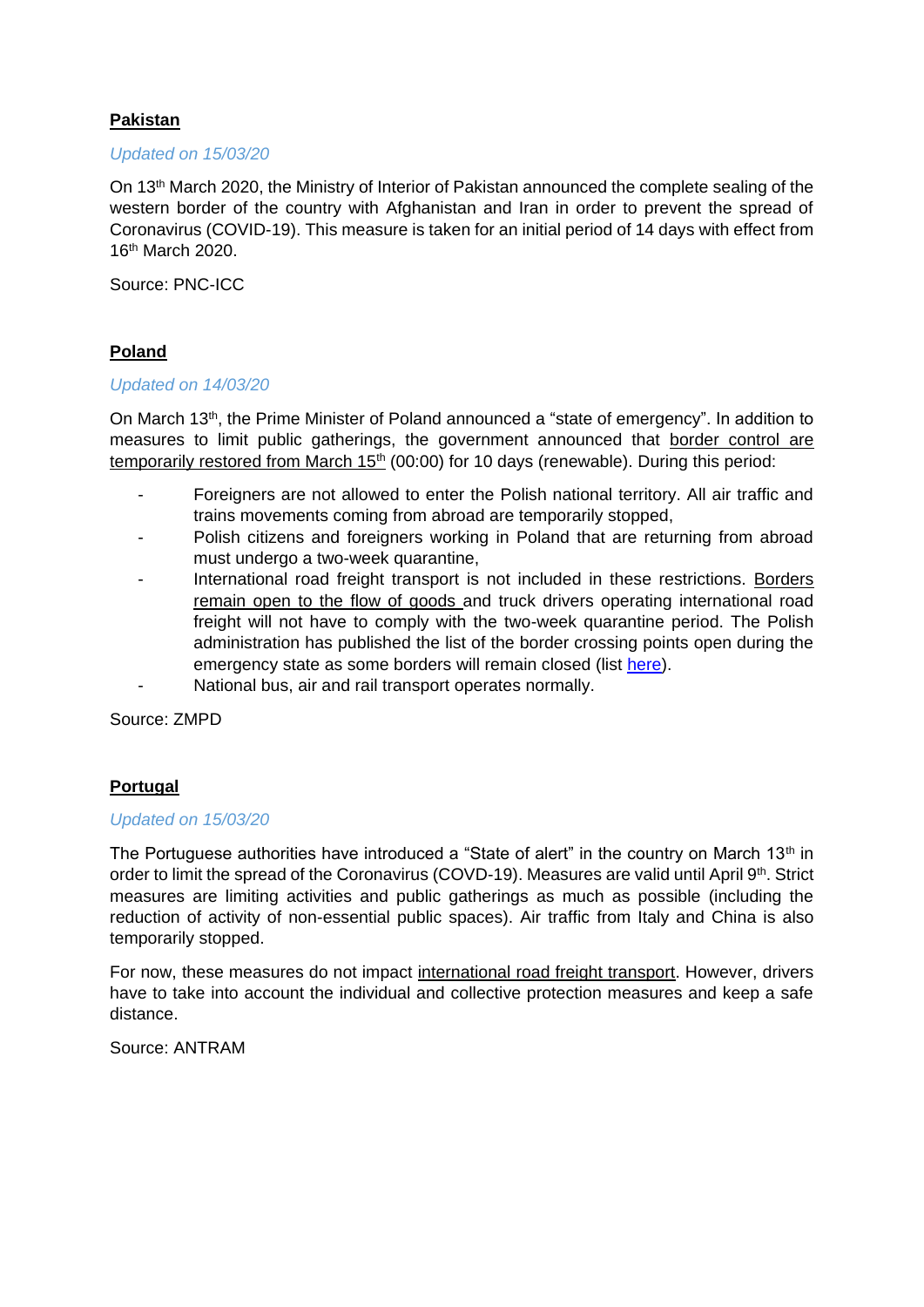# **Romania**

# *Updated on 13/03/20*

The Romanian Minister of Internal Affairs announced that as of 12:00 on Friday 13 March 2020, several secondary border crossing points will be closed as part of a government strategy to fight the spread of Coronavirus (COVID-19).

The following border crossing points have been closed:

- Border crossing points with Hungary: Turnu, Săcuieni, Salonta and Valea lui Mihai
- Border crossing point with Ukraine: Sighet
- Border crossing points with Bulgaria: Negru Vodă, Lipnita, Dobromir, Zimnicea, Turnu Măgurele and Bechet
- Border crossing points with Moldova: Rădăuți Prut and Oancea

On Thursday 12 March 2020, the Serbian authorities closed, unilaterally, the following border crossing points with Romania: Portile de Fier 2, Moldova Nouă, Foieni, Lunga, Vâlcani, Drobeta Turnu Severin and Naidăş.

Source: UNTRR

# **Serbia**

# *Updated on 14/03/20*

In order to limit the spread of the Coronavirus (COVID-19) into the territory of the Republic of Serbia, the Government has published a decree on March 11<sup>th</sup>. The decree temporarily bans the entry of people coming from areas with intensive transmission of the disease (epidemics hotbeds): Hubei Province in the People's Republic of China, the town Daegu and Province North Gyeongsang in the Republic of Korea, the Canton Ticino in the Swiss Confederation, the Republic of Italy and the Islamic Republic of Iran.

This measure shall not apply for transport of goods and persons who been granted the approval to enter the Republic of Serbia by the Ministry of Health. In addition, this measure shall not apply to truck drivers operating international road freight transport. Transit operations through the country should not extend 12 hours from the moment the truck entered the territory of the Republic of Serbia.

Please note that 44 borders are now temporarily closed (list [here\)](https://www.iru.org/apps/cms-filesystem-action?file=/flashinfo/Closed%20borders%20Serbia%2013.03.20.pdf) and that international road freight operations should be redirected to the open borders.

Source: CCIS-AT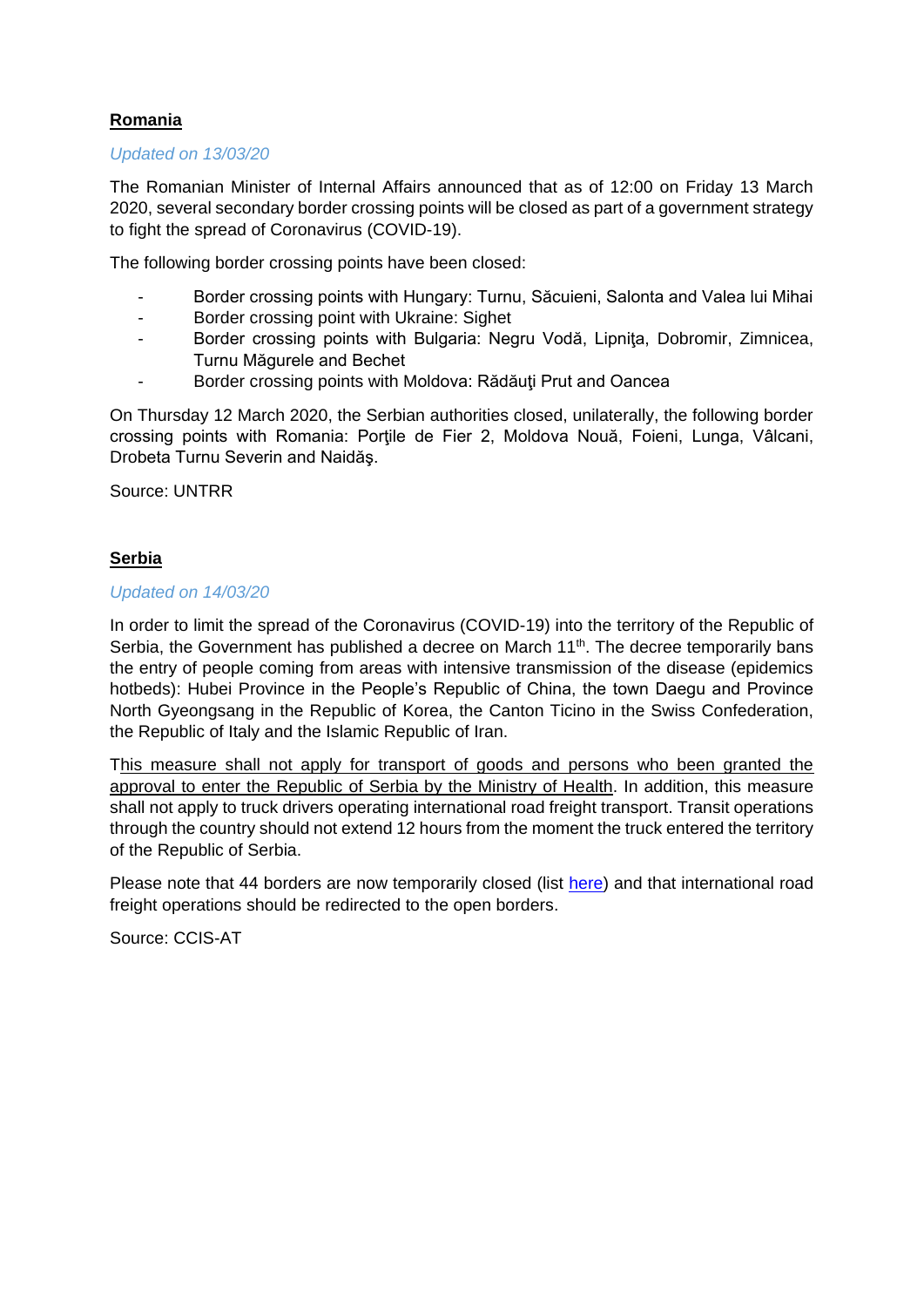# **Slovenia**

# *Updated on 15/03/20*

Slovenia is blocking foreign trucks over 3.5t that need to transit the country. The only trucks allowed to cross the border are those having to unload goods in Slovenia (final destination), or if trucks are loaded with postage, medicine equipment or pharmaceutical products and humanitarian help.

Slovenian-Italian borders are also closed for passenger transport by train, and international occasional and regular bus services.

On March 14<sup>th</sup>, authorities of Slovenia and neighbouring countries agreed to create convoys of passengers and freight vehicles to solve the issue of long queue of vehicles being blocked at the borders. First convoys took place on Saturday and others are planned to take place to let buses with foreign nationals and trucks get back to their countries of origin. A political agreement have been found with the authorities of Croatia, Serbia, Bulgaria, Romania, Turkey and Ukraine (available information [here\)](https://www.gov.si/novice/2020-03-14-krenil-prvi-humanitarni-konvoj-potnikov-in-tovornih-vozil-preko-slovenije/).

Within the country, transport of goods is allowed for: mail service, medical supplies, and philanthropic assistance.

Sources: GIZ Intertransport and Government of Slovenia

# **Slovakia**

#### *Updated on 13/03/20*

An emergency plan entered into force on March 13<sup>th</sup> at 7:00AM. This plan from the Ministry of Interior states that:

- International buses are prohibited from entering/exiting the country,
- Freight transport will be allowed on national and international routes. Drivers must be equipped with protective equipment and only those drivers with a temporary/permanent residence permit will be allowed to travel,
- Secondary border crossings will be closed.

According to the additional clarification received by IRU's Member Association in Slovakia, CESMAD-Slovakia, all international drivers involved in international road freight transport are allowed to carry out their operations.

Please find [here](https://www.iru.org/apps/cms-filesystem-action?file=/flashinfo/Public%20order%20Slovakia%2013.03.20.pdf) the whole text of the decision, including details regarding drivers' protection equipment and protective measures.

Source: CESMAD Slovakia

# **Spain**

#### *Updated on 15/03/20*

From March  $15<sup>th</sup>$  (midnight) and for 15 days, the Spanish government declared a national lockdown. People are allowed out only for emergencies, to buy food or for work.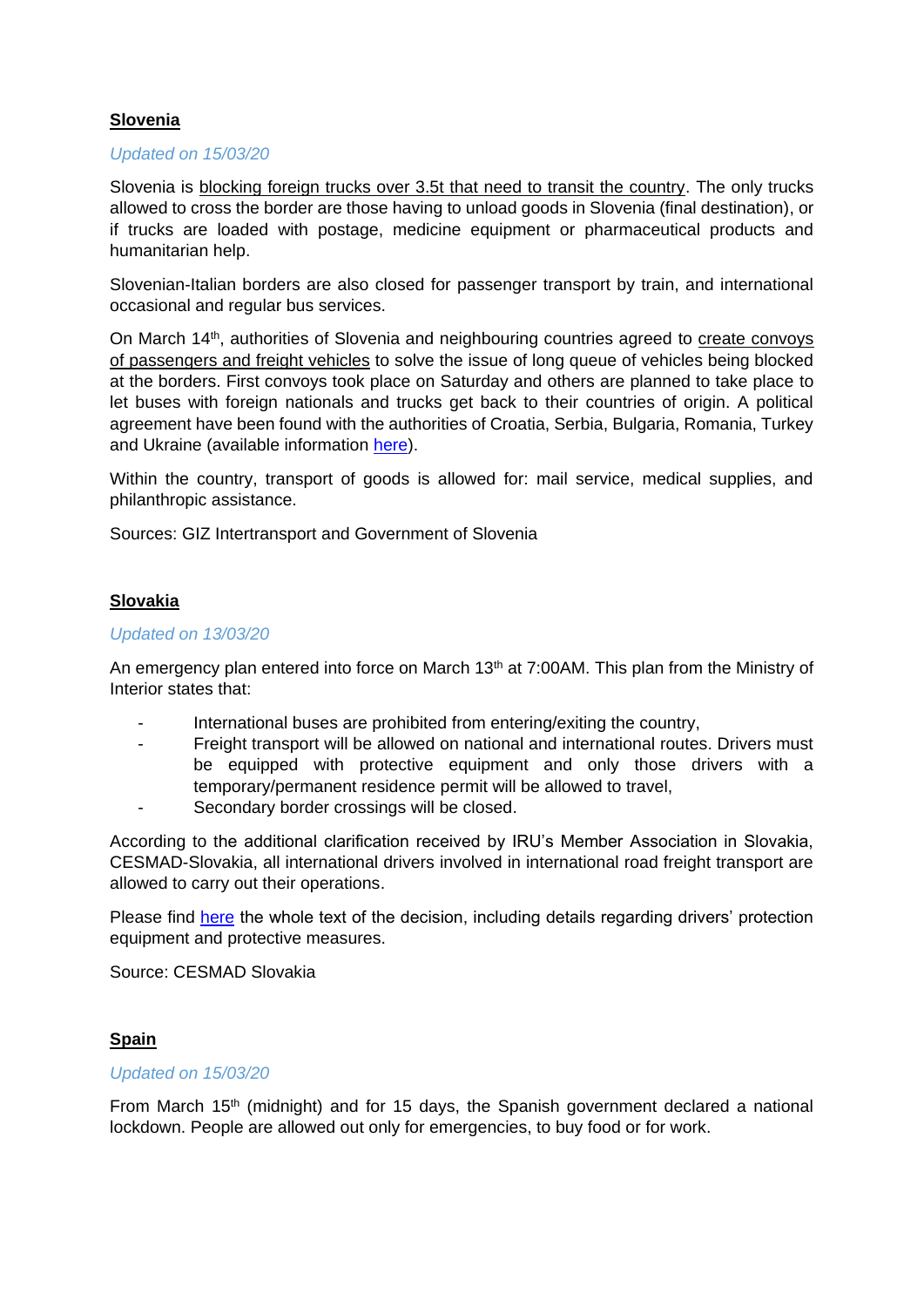National transportation is substantially reduced for passenger transport, but freight transport is not affected by the measures. International freight transport is also guaranteed, but transport of life essential goods could be prioritised.

Source: CETM

# *Updated on 14/03/20*

The following truck restrictions are being lifted in Spain from 14/03 to 28/03, with the possibility to extend the deadline if needed:

- Vehicles or combination of vehicles over 7.5t on the following routes/days: [http://www.dgt.es/images/Resolucion\\_DGT-2020\\_Anexo-II\\_15-01-2020\\_VI.pdf](http://www.dgt.es/images/Resolucion_DGT-2020_Anexo-II_15-01-2020_VI.pdf)
- Vehicles moving under ADR convention on the following routes/days: http://www.dqt.es/images/Resolucion\_DGT-2020\_Anexo-V\_15-01-2020\_VI.pdf
- Vehicles moving under ADR convention over 7.5y, which follow restrictions imposed on normal vehicles over 7.5t
- Abnormal vehicles, which follow restrictions imposed on ADR vehicles and >7.5t vehicles
- Driving restrictions applications in the region of Catalonia as per this [document.](https://www.iru.org/apps/cms-filesystem-action?file=/flashinfo/Temporary%20lift%20of%20diving%20restrictions%20Catalonia%2014.03.20.pdf)

The Government is also taking additional measures to ease freight transport. The Government published on the Official Bulletin (published on March 14th, applicable from March 10th) measures introducing temporary exemptions on driving and restring times rules for freight operations that have passed through risks areas within the Spanish territory. Measures lifted are the ones in articles 6 to 9 of the [EU Regulation No. 561/2006.](https://www.iru.org/apps/cms-filesystem-action?file=/flashinfo/EU%20Regulation%20No.%20561%202006.pdf)

Sources: Ministry of Interior – DGT (link [here\)](http://www.dgt.es/es/prensa/notas-de-prensa/2020/Medidas_preventivas_adoptadas_por_la_Direccion_General_de_Trafico_como_consecuencia_del_COVID19.shtml), Generalitat de Catalunya, ASTIC

# **Switzerland**

# *Updated on 14/03/20*

To limit the spread of the Coronavirus (COVID-19), the Swiss Federal Council took additional measures on March 13<sup>th</sup>. In addition to measures limiting public gatherings, the Federal Administration is reintroducing controls at all its national borders on a case by case basis.

Entry on the Swiss territory from Italy is limited to Swiss citizens, Swiss residents and people entering for professional reasons. International freight transport and transit is still allowed. Based on the evolution of the situation, this measure could be extended to other borders by the Federal Council.

As far as public transport is concern, services are functioning, but it is asked to limit journeys.

Source: Swiss Federal Council

# **Turkey**

# *Updated on 13/03/20*

Health checks have been introduced at the border crossing with Bulgaria.

Source: Turkish Customs Administration